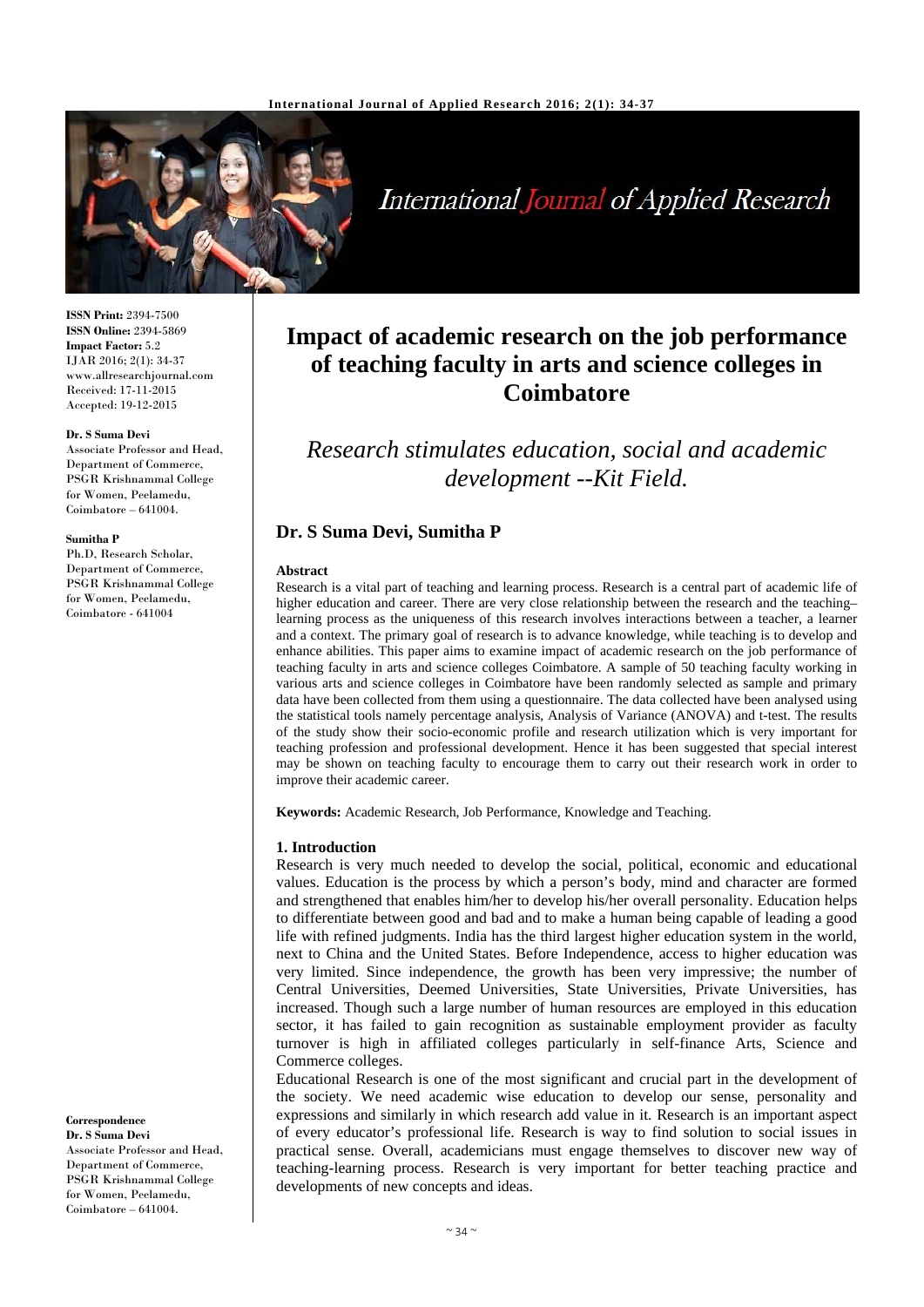### **2. Review of Literature**

Ajayi, Isaac A., Awosusi, Omojola O., Arogundade, Bukola B., Ekundayo, Haastrup T.  $(2011)$ <sup>[1]</sup> in their study on "Work" Environment as Correlate of Academic Staff Job Performance in South West Nigerian Universities" have examined the relationship between work environment and the job performance of academic staff in South West Nigerian Universities. In all, 1500 respondents selected from 8 universities constituted the sample of the study. The respondents were selected using Multi stage, stratified, purposive and simple random sampling techniques. The data collected were analysed using frequency count, percentage and Pearson product moment correlation. The study revealed that there was significant relationship between the work environment and job performance of academic staff in the universities. Based on the findings, it was recommended that the management of the universities should make work environment more conducive by giving more attention to the provision of physical facilities, information services, motivation, authority-staff relationship, participation in decision making and staff development in order to facilitate better job performance of the academic staff*.*

Anguo Xu, Long ye  $(2014)$  <sup>[2]</sup> have analysed Impacts of Teachers' Competency on Job Performance in Research Universities with Industry Characteristics: Taking Academic Atmosphere as Moderator. Research universities with industry characteristics play an irreplaceable role in national economic development and social development. Based on the behavioral event interview and questionnaire methods, a four-dimension (i.e. basic quality, teaching ability, industry awareness and research capacity) competency model was proposed, the influence mechanism of competency on job performance was examined using empirical research. The result shows that there exists a significant positive correlation between the teachers' competency level, four dimensions and job performance in research universities with industry characteristics, especially between research capacity, teaching ability, industry awareness and job performance. And academic atmosphere plays a regulatory role in the interaction between the competency and job performance.

# **3. Statement of the Problem**

The role of education in national development cannot be discussed without giving central attention to professors who are all real link for Nations Development. With the increase in the number of Arts & Science Colleges and affiliated institutions the awareness and urge for higher education is increasing day after day and thus so the expectations of the people increasing manifold. People want better quality, more benefits in terms meeting their requirements in order to come out and earn their livelihood. The Arts and Science College faculty are therefore required to be provided adequate facilities and opportunities to develop their career in order to deliver effectively their duties and responsibilities. In spite of their central role, research works have identified that job performance and assessment of work life balance as the cardinal factors for their effective performance and career development of Associate Professors. Thus the overall impact created by the development of Academic Research on the Job performance has been analyzed by way of a survey conducted among the Associate Professors in arts and science colleges in Coimbatore.

# **4. Objectives of the Study**

- 1. To describe the socio economic profile of the teaching faculty in Coimbatore.
- 2. To analyse the possibility of academic research in the concerned institution.
- 3. To find out the impact of academic research on the job performance of teaching faculty.

# **5. Methodology**

Using simple random sampling technique a sample of 50 teaching faculty working in various arts and science colleges in Coimbatore have been selected as respondents and primary data have been collected from the respondents using a structured questionnaire. Statistical tools namely percentage analysis, Analysis of Variance (ANOVA) and ttest have been used to examine the primary data. Secondary data for the study have been collected from various publications in journals, magazines, websites and books.

# **6. Analysis and Interpretation Personal Profile**

Table 1 shows the classification of the respondents based on their age, gender, marital status, Area of residence, nature of family, educational qualification, monthly income, Nature of employment, year of experience, type of institution.

| Table 1: Personal Profile of teaching faculty |  |
|-----------------------------------------------|--|
|-----------------------------------------------|--|

| <b>Particulars</b>    | <b>Classification</b>  | No. of<br>respondents | Percentage |  |
|-----------------------|------------------------|-----------------------|------------|--|
|                       | Below 30 years         | 19                    | 38.0       |  |
| Age                   | 31-40 Years            | 5                     | 10.0       |  |
|                       | Above 41 years         | 26                    | 52.0       |  |
|                       | Total                  | 50                    | 100.0      |  |
|                       | Male                   | 22                    | 44.0       |  |
| Gender                | Female                 | 28                    | 56.0       |  |
|                       | Total                  | 50                    | 100.0      |  |
|                       | Unmarried              | 7                     | 14.0       |  |
| <b>Marital Status</b> | Married                | 43                    | 86.0       |  |
|                       | Total                  | 50                    | 100.0      |  |
|                       | Rural                  | 8                     | 16.0       |  |
| Area of               | Urban                  | 31                    | 62.0       |  |
| Residence             | Semi urban             | 11                    | 22.0       |  |
|                       | Total                  | 50                    | 100.0      |  |
|                       | Nuclear Family         | 44                    | 88.0       |  |
| Nature of family      | Joint Family           | 6                     | 12.0       |  |
|                       | Total                  | 50                    | 100.0      |  |
| Educational           | PG with M.Phil         | 22                    | 44.0       |  |
| Qualification         | Ph.D                   | 28                    | 56.0       |  |
|                       | Total                  | 50                    | 100.0      |  |
|                       | <b>Below Rs 20,000</b> | 17                    | 34.0       |  |
| Monthly Income        | Rs.20,001-<br>30,000   | 6                     | 12.0       |  |
|                       | Above Rs 40,000        | 27                    | 54.0       |  |
|                       | Total                  | 50                    | 100.0      |  |
| Nature of             | Temporary              | 6                     | 12.0       |  |
| employment            | Permanent              | 44                    | 88.0       |  |
|                       | Total                  | 50                    | 100.0      |  |
| Year of               | 10-15 Years            | 24                    | 48.0       |  |
| experience            | Above 15 Years         | 26                    | 52.0       |  |
|                       | Total                  | 50                    | 100.0      |  |
| Type of               | Private Aided          | 36                    | 72.0       |  |
| institution           | Private Unaided        | 14                    | 28.0       |  |
|                       | Total                  | 50                    | 100.0      |  |

**Source:** Computed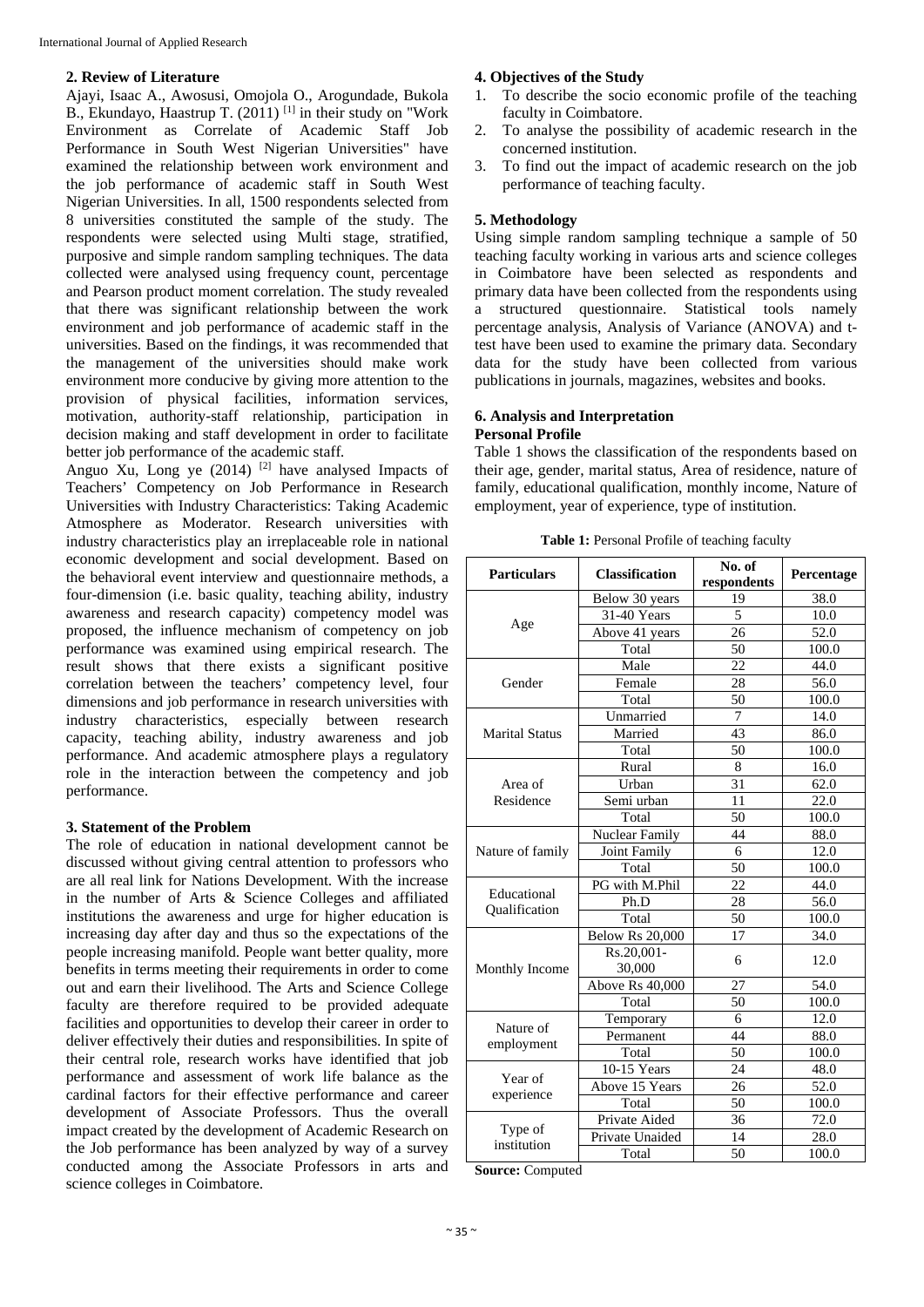From the above table 1 it is evident that out of 50 respondents taken for the study 52 percent of the respondents are in the age group of above 41 years, 56 percent of the respondents are female, 86 percent of the respondents are married, 62 percent of the respondents are from urban area, 88 percent of the respondents are living in nuclear family, 56 percent of the respondents are Ph.D holders, 54 percent of the respondents monthly income is above Rs. 40,000, 88 percent of the respondents are permanent employees and their year of experience was above 15 years, 72 percent of the respondents are working in private institution.

#### **Academic Research**

Table 2 shows the possibilities of doing research in concerned institution by the respondents.

| No. of                           |                       |                 |                   |  |  |  |
|----------------------------------|-----------------------|-----------------|-------------------|--|--|--|
| <b>Particulars</b>               | <b>Classification</b> | respondents     | Percentage        |  |  |  |
| Is your                          | No                    | 3               | 6.0               |  |  |  |
| department a                     | Yes                   | 47              | 94.0              |  |  |  |
| Research<br>Department           | Total                 | 50              | 100.0             |  |  |  |
| If yes, how                      | Below 5 years         | 3               | 6.0               |  |  |  |
| many years the                   | $5-10$ years          | 18              | 36.0              |  |  |  |
| department is                    | $10-15$ years         | 9               | 18.0              |  |  |  |
| research                         | above 15 years        | 20              | 40.0              |  |  |  |
| department                       | Total                 | 50              | 100.0             |  |  |  |
|                                  | yes                   | 47              | 94.0              |  |  |  |
| Motivation by<br>the Institution | no                    | 3               | 6.0               |  |  |  |
|                                  | Total                 | 50              | 100.0             |  |  |  |
|                                  | minor project         | 8               | 16.0              |  |  |  |
|                                  | major project         | $\overline{8}$  | 16.0              |  |  |  |
| <b>Currently Doing</b>           | PhD project           | 20              | 40.0              |  |  |  |
| Any Projects                     | none                  | 14              | 28.0              |  |  |  |
|                                  | Total                 | 50              | 100.0             |  |  |  |
|                                  | Less Than 2           | 19              | 38.0              |  |  |  |
|                                  | Hours<br>$2-3$ Hours  | 27              |                   |  |  |  |
| Hours Spent For<br>Research Work | 3-5 Years             |                 | 54.0              |  |  |  |
|                                  |                       | 3               | 6.0<br>2.0        |  |  |  |
| Per Day                          | More Than 5<br>Hours  | 1               |                   |  |  |  |
|                                  | Total                 | 50              | 100.0             |  |  |  |
|                                  | Less Than 5           | 30              | 60.0              |  |  |  |
| Number of                        | $5-10$                | 15              | 30.0              |  |  |  |
| Seminars                         | $10 - 15$             | $\overline{4}$  | 8.0               |  |  |  |
| Conducted                        | Above 15              | $\mathbf{1}$    | $\overline{2.0}$  |  |  |  |
|                                  | Total                 | 50              | 100.0             |  |  |  |
|                                  | less than 5           | 18              | 36.0              |  |  |  |
| Number of                        | $5-10$                | 18              | 36.0              |  |  |  |
| Seminars                         | $10 - 15$             | $\mathbf{1}$    | 2.0               |  |  |  |
| Attended                         | above 15              | 13              | 26.0              |  |  |  |
|                                  | Total                 | $\overline{50}$ | 100.0             |  |  |  |
|                                  | Less than 5           | 19              | 38.0              |  |  |  |
|                                  | $5 - 10$              | 18              | 36.0              |  |  |  |
| Papers Presented                 | $10 - 15$             | $\overline{4}$  | 8.0               |  |  |  |
|                                  | above 15              | 9               | 18.0              |  |  |  |
|                                  | Total                 | 50              | 100.0             |  |  |  |
|                                  | Less than 5           | 3               | 6.0               |  |  |  |
|                                  | $5 - 10$              | 33              | 66.0              |  |  |  |
| Articles<br>Published            | $10-15$               | $\overline{3}$  | 6.0               |  |  |  |
|                                  | above 15              | 11              | $\overline{22.0}$ |  |  |  |
|                                  | Total                 | 50              | 100.0             |  |  |  |

**Table 2**

**Source:** Computed

It has been noted from table 2 that 94 percent of the respondents said their department is a research department among that 40 percent of them said since above 15 years their department is research department, followed by 94 percent of the respondents said they are motivated by their institution to conduct research work, in which currently 40 percent of the respondents are doing Ph.D project, 54 percent of the respondents spent 2-3 hours in a day for their research work, 60 percent of the respondents have conducted less than 5 seminars/conferences, out of which 36 percent of the respondents have attended seminars/conferences less than 10, followed by 38 percent of them have presented papers less than 5 in national and international conferences/seminars, 66 percent of the respondents published 5-10 articles in referred high impact factor journal.

#### **ANOVA**

With a view to elucidate the job performance and academic commitment of teaching faculty of various educational institution, the following statements were framed and the ratings (Strongly agree  $-1$ , agree  $-2$ , neutral  $-3$ , disagree  $-$ 4 and strongly disagree  $-5$ ) have been given by teaching faculty of various educational institution respondents on the basis of their agreeability. These ratings were averaged and compared with their socio-economic profile and their interest towards job performance ANOVA and t-Test in order to identify the significant variations in their responses.

#### **Job Performance and Academic Commitment**

**Table 3** 

|                   |                           |      | Std.             |       |                     |  |
|-------------------|---------------------------|------|------------------|-------|---------------------|--|
| <b>Source</b>     |                           | Mean | <b>Deviation</b> | F     | <b>Significance</b> |  |
|                   | <b>Below Rs</b><br>20,000 | 3.94 | .468             | 8.824 | .001                |  |
| Monthly<br>Income | Rs.20.001-<br>30,000      | 3.36 | .299             |       |                     |  |
|                   | Above Rs<br>40,000        | 4.12 | .369             |       |                     |  |
| Nature of         | Temporary                 | 3.70 | .583             | 2.441 | .125                |  |
| Employment        | Permanent                 | 4.00 | .434             |       |                     |  |
| Year of           | $10 - 15$<br>Years        | 3.81 | .471             | 6.702 | .013                |  |
| Experience        | Above 15<br>Years         | 4.13 | .389             |       |                     |  |

**Source:** Computed S\*-Significant at 5% level NS-Not Significant

The result of one way ANOVA show that, there is no significant difference among the personal factors of the respondents like monthly income, nature of employment and year of experience and job performance and academic commitment of the respondents

Job performance and academic commitment of the respondents in the monthly income of above Rs, 40,000 is high with respect to the job performance and academic commitment (mean score 4.12) and the least score of 3.30 has been traced among the respondents in the monthly income of Rs. 20,001-Rs. 30.000. These scores have suggested that irrespective of their monthly income the overall opinion of respondents on job performance and academic commitment is similar. Hence with the F value it is evident that there is no significant difference among the monthly income of the respondents and job performance and academic commitment. Thereby, the null hypothesis is accepted.

Job performance and academic commitment of the respondents of the nature of employment- Permanent is high with respect to the job performance and academic